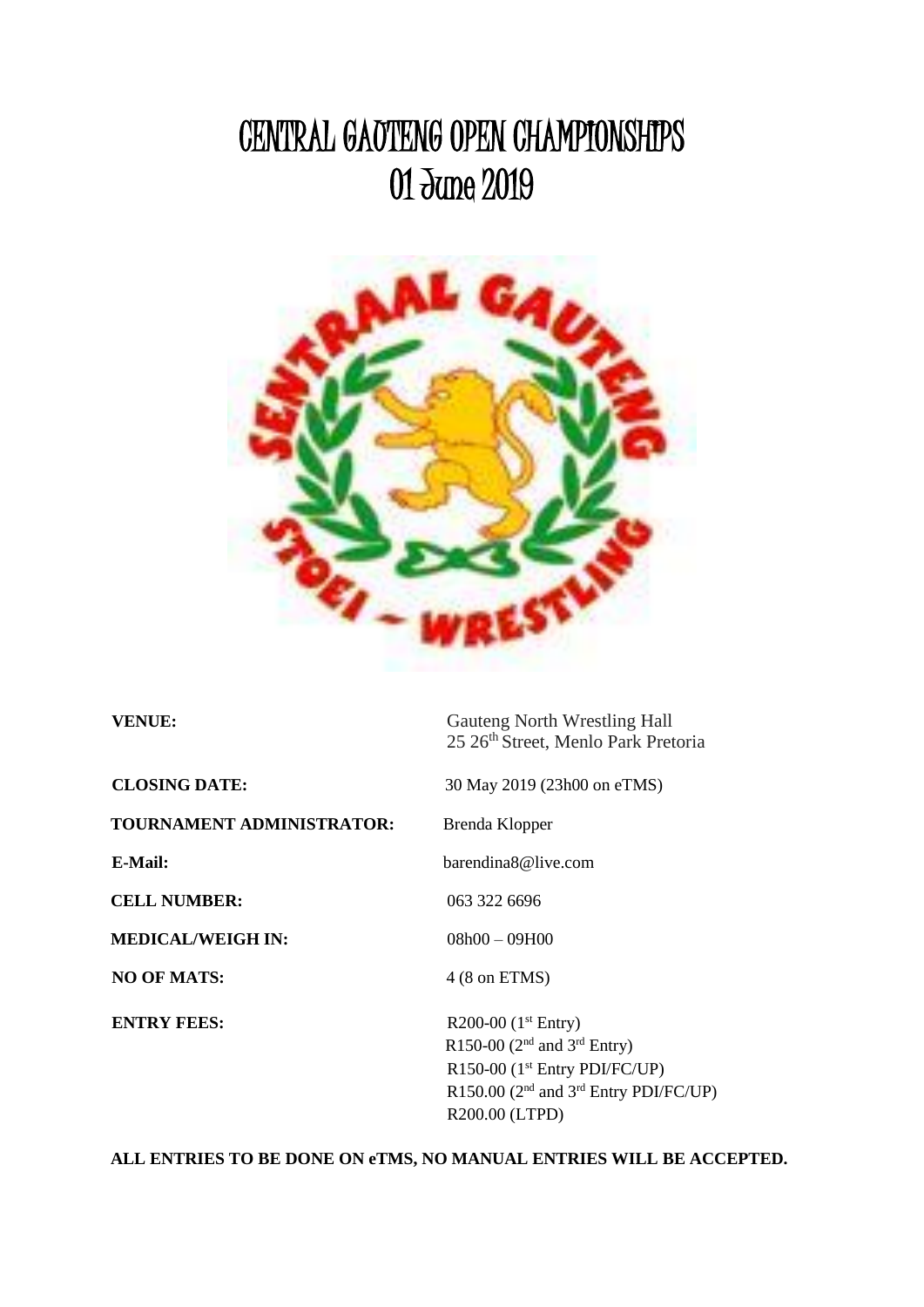## **CATEGORIES:**

- **LL & LF**U/6; U/7; U/8 (Open Brackets SAWF LTPD rules) NORDIC Pairing
- LL U/9; U/10 (Open Brackets) SA1 Elimination
- LL U/11; U/13; U/15; Cadet; Jnr, Snr SA1 Elimination
- LF  $U/11$ ;  $U/15$  SA1 Elimination
- LF U/17 and Above/17 SA1 Elimination
- **GR** U/17 and Above/17 SA1 Elimination
- **LL/LF** Presidents SA1 Elimination

## **Young- Wrestler-Friendly Tournament:**

- Admin will allocate all the LTPD matches to Mat numbers  $1 4$  as equally as possible.
- These LTPD matches will be wrestled and completed first on all four available mats simultaneously**.**
- **The mat numbers 1-4 will only be used until completion of all the LTPD** matches. Thereafter the mat numbers will be changed to **5-8** and the rest of the matches as per admin mat allocation will commence.
- The LTPD matches are expected to be completed in less than an hour. During that time, only LTPD wrestlers will be allowed on any mat.
- **However: All** wrestlers still weigh in **at the same time** from **08h00 to 09h00**!
- **We kindly request all Team Managers to please take note of this innovative procedure to shorten the day for our youngest wrestlers.**

## **GENERAL INFORMATION**

- 1. Program fee R50-00 per club
- 2. We would prefer that clubs do EFT's to settle the accounts, eTMS entry reports will indicate amount due

**Name: Sentraal Gauteng Stoei Vereniging Bank: ABSA Acc: 40 5450 7155** 

*Proof of payment can be email to Brenda Klopper – barendina8@live.com* 

- 3. Officials will meet at 07:00 for official meeting.
- 4. All wrestlers that entered must be registered in eMMS.
- 5. All wrestlers will be weighed during weigh in after medical was completed.
- 6. All referees, team managers, administrators and coaches must be entered on eTMS.
- 7. *LTDP (*U/6; U/7; U/8)
	- All wrestlers will be weighed during weigh in after medical was completed.
	- Bracketing will be done on eTMS after the scales has closed
	- All wrestlers will receive a participation medal
- 8. All other categories: Weights as per the SA Calender will be wrestled. Full UWW rules will apply, with true winners appointed according to SA 1 Elimination Pairing Sheets
- 9. Gold, Silver and Bronze medals will be awarded for the first three places
- 10. Only withdrawals with medical certificates, after entries has closed, will be refunded
- 11. Late entries will be accepted at an additional fee of R50.00 per entry
- 12. Weight changes will be charged at an additional fee of R50.00 per entry
- 
- 
- 
- 
- 
-